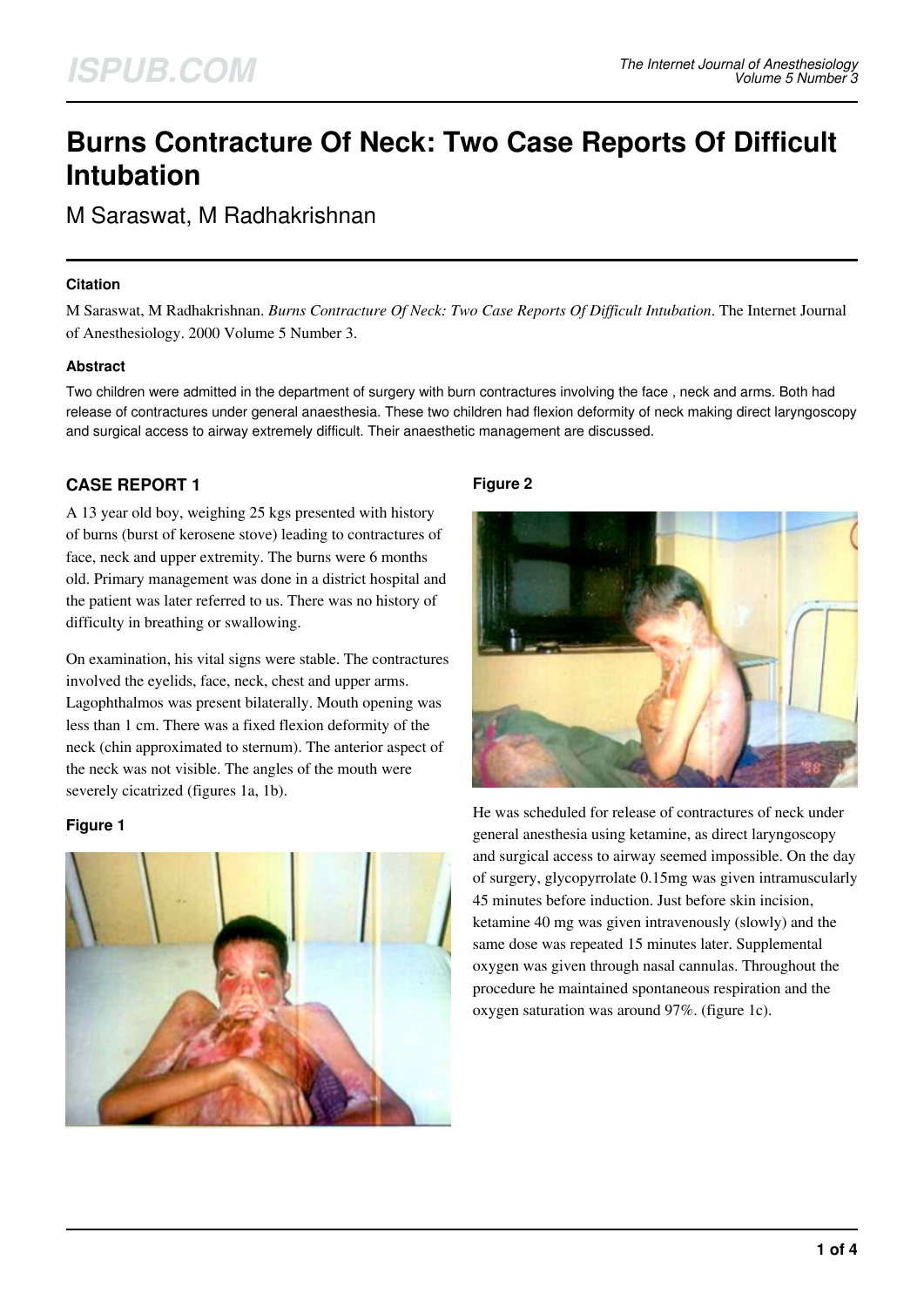#### **Figure 3**



# **CASE REPORT 2**

A 3-year-old girl weighing 11 kgs presented with a history of burns leading to contractures. The burns were 3 months old. On examination, her vital signs were stable. The mouth opening was less than 1cm. The angles of the mouth were severely cicatrized. Contractures involved the forehead, cheek, neck (predominantly the lateral aspects) and the chest .She had fixed flexion deformity. (figures 2a, 2b)

#### **Figure 4**



On the day of surgery, she was given premedication with glycopyrrolate. As direct laryngoscopy and surgical access to the airway seemed difficult, general anesthesia was induced with ketamine. Intraoperatively, a 3.5mm endotracheal tube was cut to a desired length and used as a nasopharyngeal airway (after applying vasoconstrictor oxymetazoline). Spontaneous respiration was maintained throughout the procedure. Nitrous oxide and oxygen were given through the airway. Oxygen saturation was maintained around 98%

# **DISCUSSION**

Contractures following burns is a known complication. Inducing anesthesia should be planned in advance. The usual technique of intravenous induction and muscle relaxants would have been disastrous in these two cases. However, there are few options in securing the airway provided the department is well equipped.

- 1. Laryngeal mask airway (1)
- 2. Fiberoptic laryngoscopy (2,3)
- 3. Blind nasal intubation
- 4. Local anesthesia-tumuscent anesthesia (4)
- 5. Ketamine (5)

In places where facilities are scarce (as in our case) the first two options are out of the way. The problem with tumuscent anesthesia is that the dose of local anaesthetic agents used to achieve the clinical effect might easily exceed the maximum safe dose.

Blind nasal intubation is a reasonably good option. Doing the procedure in awake state was a problem as these two children were uncooperative. Because of scars, giving regional airway blocks would also have been difficult. Fixed flexion deformity prevents the neck manipulation. Inhalation anesthesia was not tried as there was no backup for other means of ventilating the patients (in case of airway obstruction, laryngospasm, epistaxis)

The final option left was ketamine. The advantages are that it maintains spontaneous respiration and provides excellent analgesia

# **CORRESPONDENCE TO**

Radhakrishnan. M TA-2 TNPL housing colony Kagithapuram, Tamilnadu,India.Pin : 639136 e-mail:mrks1974@yahoo.com

#### **References**

1. Nath G,MajorV: The laryngeal mask in the management of a difficult airway. Anaesth Intens Care 1992, 4:518-519 2. Divatia JV,UpadhyeSM, SareenR: Fiberoptic intubation in cicatricial membranes of the pharynx. Anaesthesia 1992, 47:486-489

3. KleemanP, Jantzen JAH,Bonsfils P: The ultra thin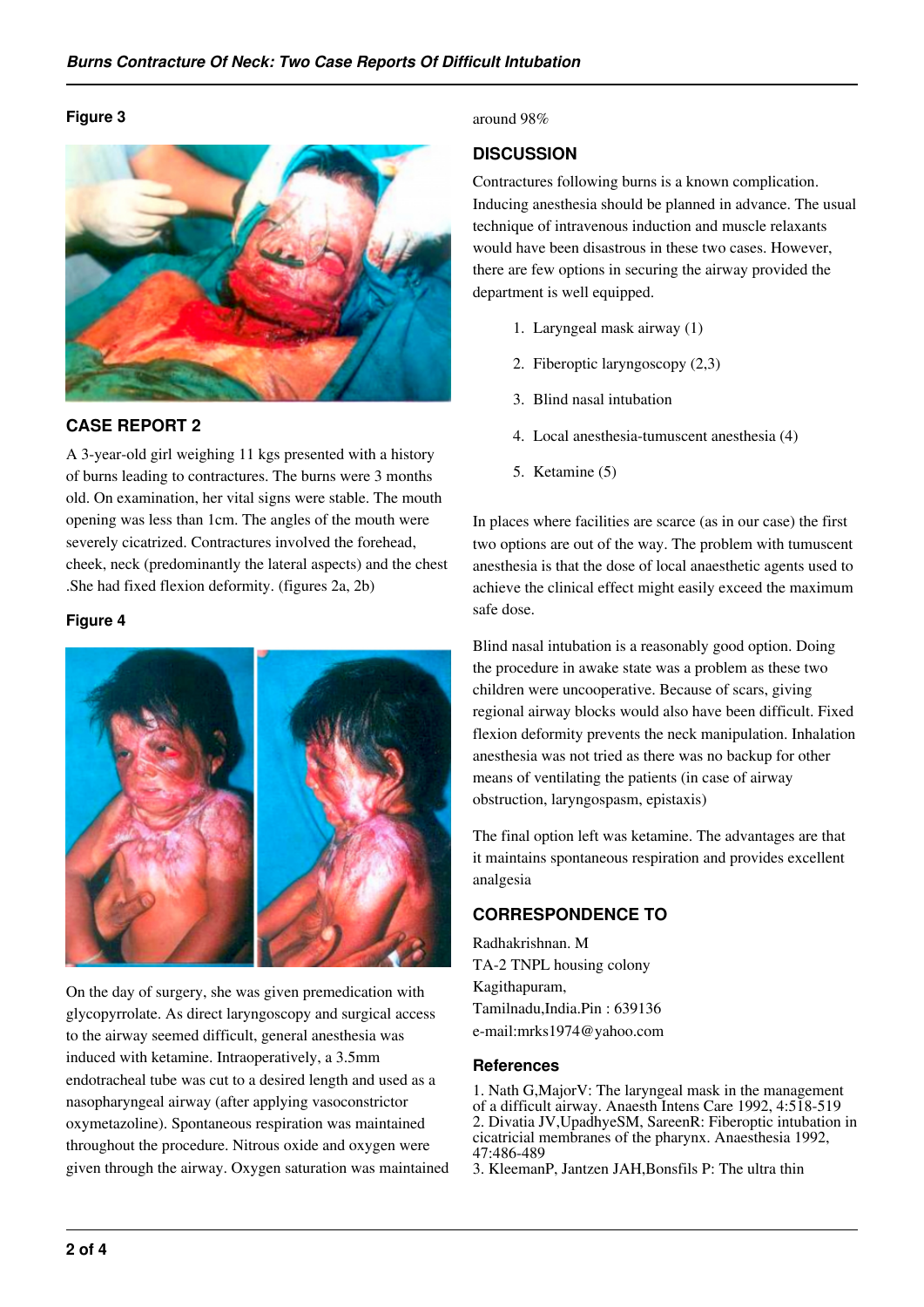bronchoscope in management of the difficult paediatric airway. Can J Anaesth 1987, 34:606-608 4. Charles B Berde, Gary R Strchartz: Local anaesthetics. In Ronald D Miller(Ed): Anaesthesia,volume1. Churchill

Livingstone, 2000.5th edition, p509

5. White PF, WayWL, Trevor AJ:Ketamine .Its pharmacology and therapeutic uses.Anaesthesiology 1982,56:119